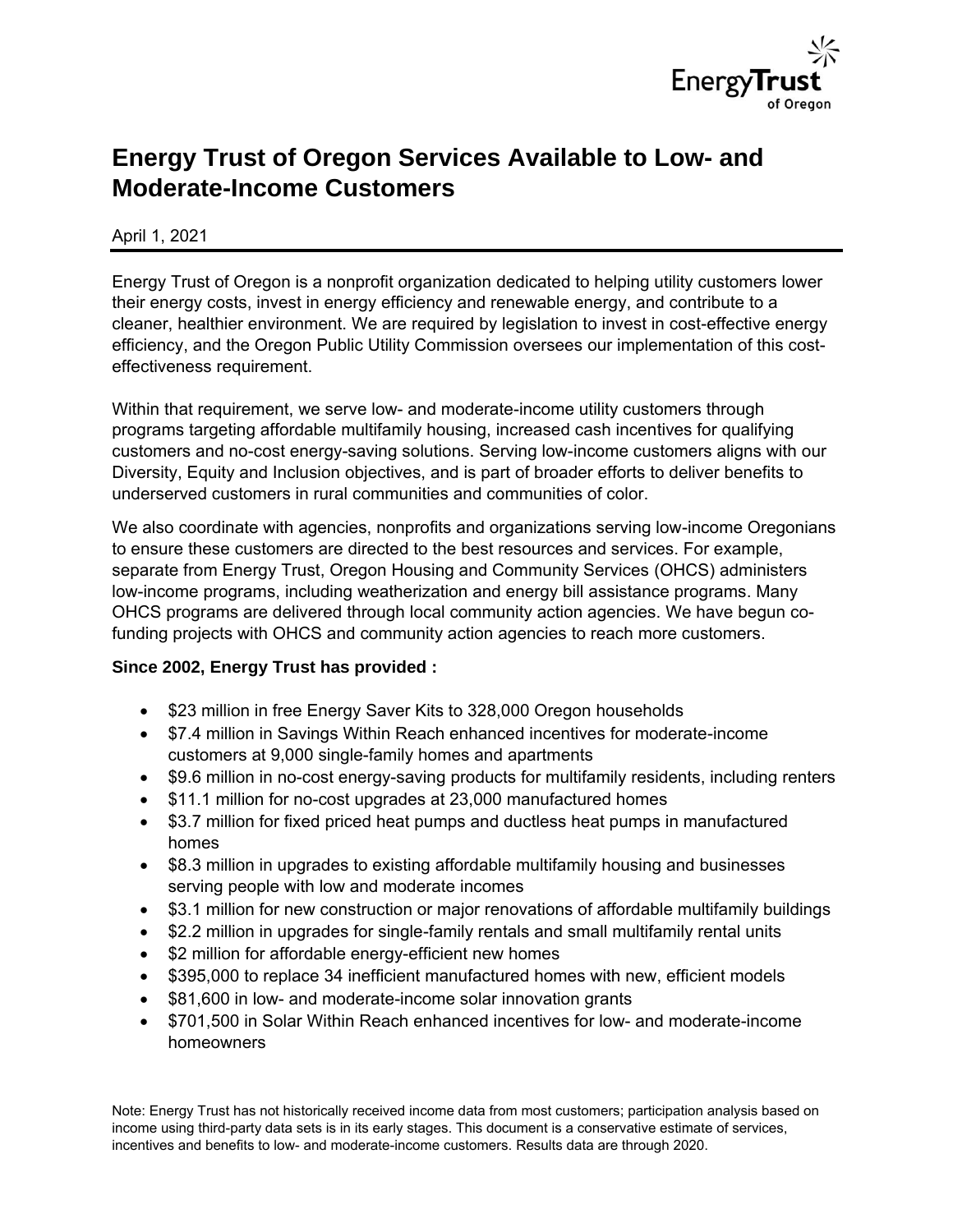## **SERVICES FOR LOW- AND MODERATE-INCOME CUSTOMERS**

The rest of this document describes current incentives and approaches:

- No-cost and low-cost solutions, like free products, LED bulb giveaways, discounted products at retail and home energy assessments
- Energy efficiency incentives and solutions, like Savings Within Reach enhanced incentives, heat pumps in manufactured homes, manufactured home replacements, affordable housing retrofits, affordable housing construction and community partner funding
- Solar incentives and solutions, like Solar Within Reach, innovation grants, and grants for tribal governments, nonprofits and affordable housing providers

## **NO-COST, LOW-COST SOLUTIONS**

## **Free energy-saving products for multifamily residents, including renters**

Since 2011, we have provided energy-efficient lighting, faucet aerators, showerheads and advanced power strips to multifamily tenant units at no cost through direct installation programs. A percentage of these are provided to affordable housing customers. When COVID-19 forced installations to pause in 2020, we sent equipment for free to property managers for tenants to install. To date, we have provided \$9.6 million worth of free energy-saving products to multifamily residents statewide.

In 2021, the direct installation approach will continue to be paused and shifted to a kit delivery model. While these kits are available to all multifamily customers, our outreach team targets low-income properties to help mitigate energy burden on these customers.

## **LED bulb giveaways**

As part of our response to COVID-19, we launched a website where community action agencies, food banks and other social services providers can order free LED bulbs in bulk to distribute to communities they serve. Together they distributed 50,000 LED bulbs. While the market shows signs of broad adoption of LEDs, this approach ensures these efficient products reach all customers, including low-income customers.

## **Discounted products available in stores**

We offers enhanced discounts on lighting and showerheads at stores that serve large populations of low- and moderate-income people. Participating stores include Dollar Tree, Walgreens, Goodwill, Grocery Outlet, Dollar General and Habitat for Humanity ReStore locations.

#### **Home Energy Assessment**

In 2020, we launched a Home Energy Assessment to inform residents of energy-saving opportunities and learn more about where their homes are consuming energy. These assessments are available for people with low and moderate incomes, living in rural areas and members of communities of color. This approach leverages in-home services provided by community-based organizations and trade ally contractors by paying an incentive to capture housing characteristics to inform energy saving efforts that can lower utility bills.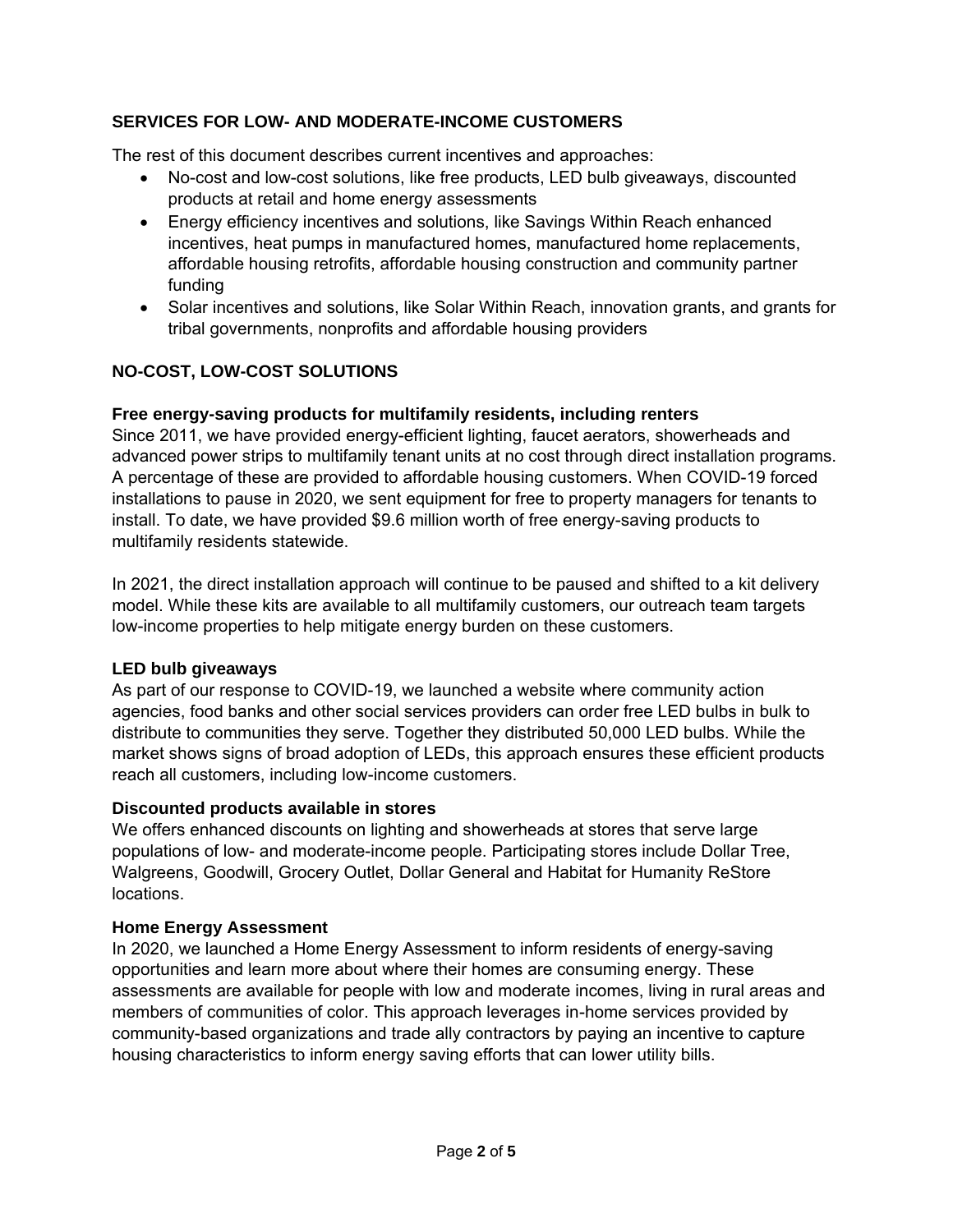## **ENERGY EFFICIENCY SOLUTIONS**

## **Savings Within Reach and on-bill repayment**

Energy Trust's Savings Within Reach offering provides enhanced incentives for qualifying home energy improvements to moderate-income customers. Customers can also access low-interest financing to install select energy-efficiency upgrades. This offering to households earning 80- 120% of the state median income; customers with incomes lower than this can opt into Savings Within Reach enhanced incentives through an informed consent process that makes them aware of services they might qualify for through alternative low-income weatherization programs, such as federally funded Weatherization Assistance Program and the Low Income Home Energy Assistance Program.

We have provided \$7.4 million in Savings Within Reach incentives since the offering launched in 2009. We expanded eligibility in 2019 to include small multifamily properties and in 2020 to temporarily include customers receiving unemployment benefits or other financial assistance as a result of the COVID-19 pandemic.

#### **Heat pumps for manufactured homes**

Working with trade allies, we offer enhanced incentives for installing heat pumps and ductless heat pumps in manufactured homes. While not an income-qualified program, this offering can reduce the heating burden for manufactured home residents by 50%. This also includes coordination with OHCS and community action agencies, so they are aware of this offering and can prioritize appropriate customer sorting based on income and customer need.

#### **Manufactured home replacement pilot**

In 2017, we launched a two-year manufactured home replacement pilot to retire old, inefficient manufactured homes and replace them with energy-efficient new models. The pilot, which was later extended, aims to establish a replicable model that integrates energy, poverty alleviation and affordable housing investments and involves work with multiple community partners. To date, we have provided \$395,000 in incentives to support replacement of manufactured homes, including 21 manufactured homes at Oak Leaf Park in Northeast Portland.

## **Upgrades for renters of single-family homes and small multifamily units**

We offer increased incentives for installation of new energy-efficient gas furnaces, heat pumps, ductless heat pumps and insulation in single-family rental properties that improve tenant comfort and reduce tenant energy costs. To date, we have provided \$2.2 million in incentives to rental properties for the benefit of renters.

## **Energy-efficient upgrades for affordable multifamily housing and businesses,**

**government entities and nonprofits that serve low- and moderate-income populations** We have delivered energy savings and \$8.3 million in cash incentives to people who own, manage and live in affordable multifamily housing and businesses, and to government entities and nonprofits that serve low- and moderate-income populations, including housing authorities, social services nonprofits and Habitat for Humanity. In addition, we collaborate with housing authorities across the state to provide expertise, support and cash incentives to customers served by:

Clackamas County Housing Authority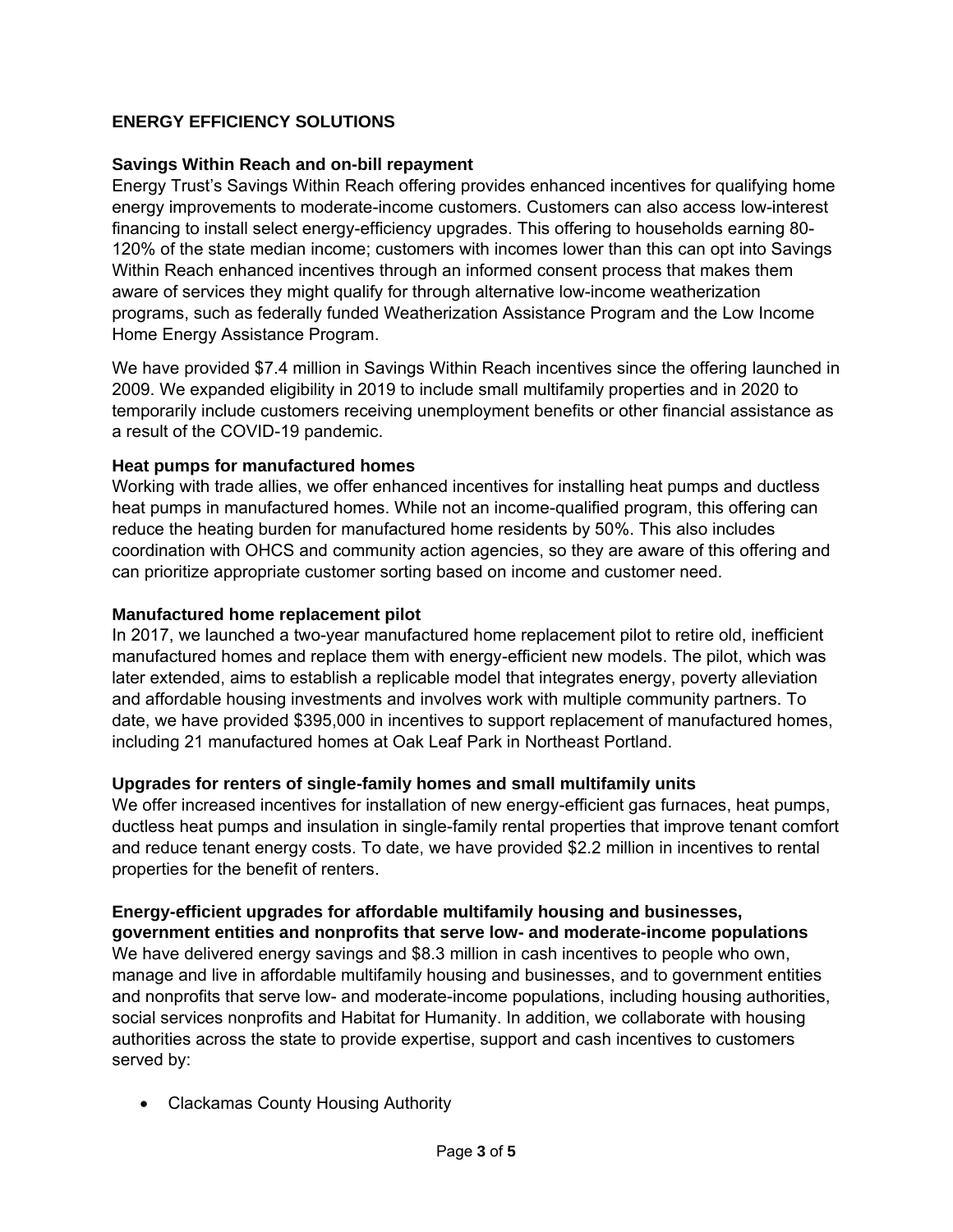- Home Forward
- Housing Authority of Jackson County
- Housing Authority of Umatilla
- Housing Authority of Washington Country
- Housing Authority of Yamhill County
- Marion County Housing Authority
- Oregon Housing Authorities
- Salem Housing Authority
- West Valley Housing Authority

In 2020 the OPUC approved the co-funding strategy proposed by Energy Trust and the Oregon Housing and Community Services' (OHCS) Multifamily Energy Program (OR-MEP). The cofunding seeks to expand the scope and number of energy-saving projects by jointly serving income-qualified customers eligible for funding from both organizations. The collaboration lowers cost barriers for eligible energy efficiency upgrades, allowing agencies and owners to meet funding requirements for projects otherwise not met separately through Energy Trust or the OHCS OR-MEP program. The OPUC approved a test phase from August 2020 – July 2021 for up to 8 projects and \$300,000 in joint funding. So far, this initiative is driving interest from four income qualified customers across a variety of measures and delivering on the intent to expand project scopes and grow savings.

#### **New construction or major renovations of affordable multifamily buildings**

We have provided \$3.1 million in incentives to new construction or major renovations of affordable multifamily housing, including subsidized apartment buildings, subsidized nursing homes, government-owned housing, housing authorities and transitional housing.

#### **Community partner co-funding and educational outreach**

Energy Trust created Community Partner Funding in 2020. Groups serving communities of color, rural customers, low-to-moderate income customers, people with disabilities and veterans can offer higher incentives to their clients for energy-saving upgrades. Incentives remain within cost-effectiveness guidelines. In 2020, we provided \$351,000 in cash incentives to four organizations. Through early 2021, 11 community-based organizations and community action agencies have enrolled.

## *Community Action Organization of Washington County co-funding pilot*

We wrapped up a successful co-funding initiative with the community action agency in Washington County to do home weatherization upgrades and energy audits in mid 2020. We received OPUC approval to expand co-funding for electric measures in Washington County through 2021 and with up to four additional community action agencies. We also have approval to negotiate with all three gas utilities to develop proposals to co-fund gas measures with community action agencies.

From 2019-2020, results of the Community Action Organization of Washington County co-funding pilot include 112 sites served with new energy-efficient windows, insulation, heating system upgrades and other HVAC improvements. The upgrades saved nearly 450,000 kilowatt hours and we contributed \$383,000 in incentives.